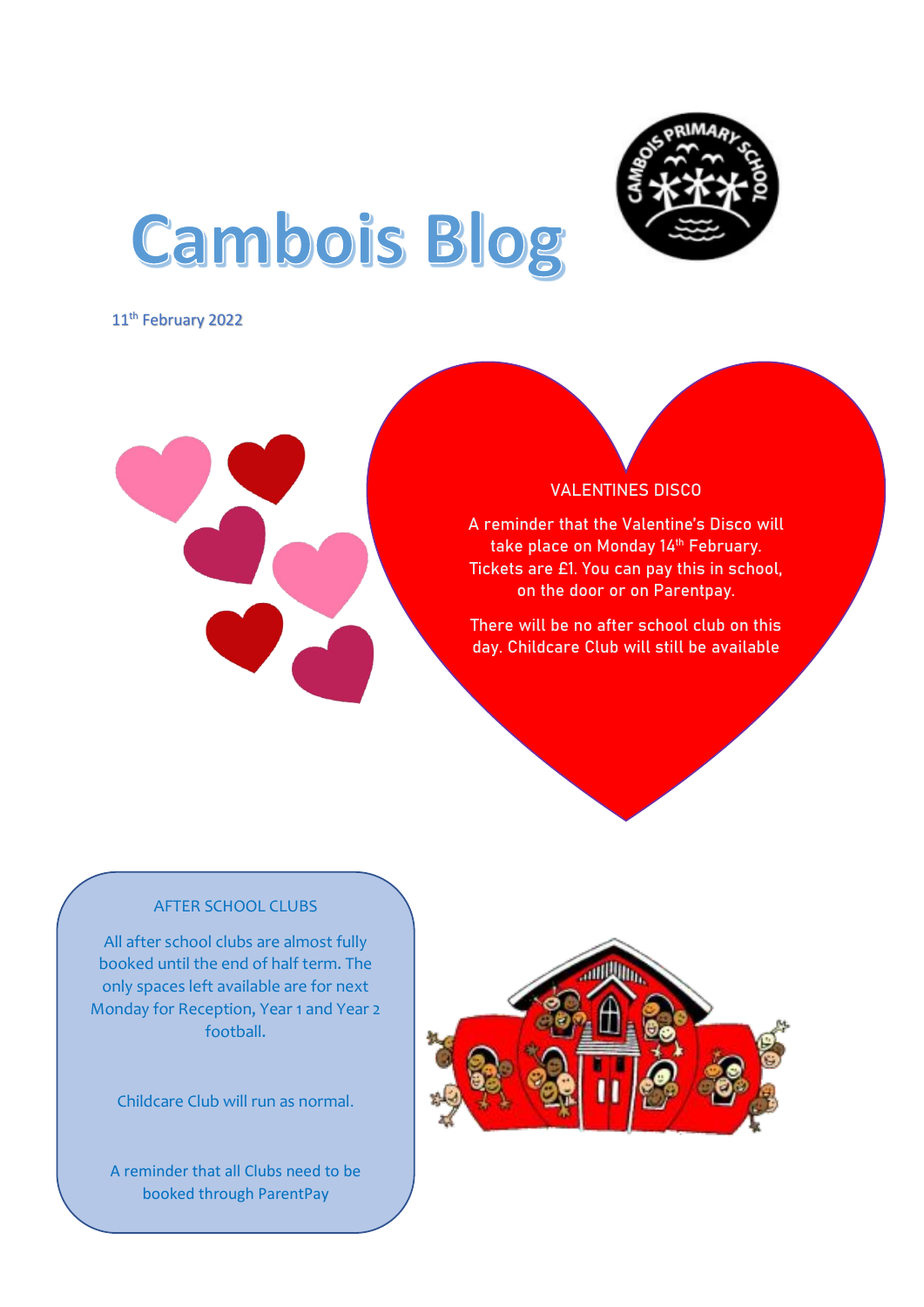# NEW TERMS DATES

A list of the new term dates are available on our website. Please check the dates.



#### DUKESHOUSE WOOD

A reminder that the next payment instalment for Dukeshouse Wood needs to be paid by 28<sup>th</sup> February. The next payment needed is £40.

Thank you

### PARENTS EVENING

Parents Evening will take place on the 16<sup>th</sup> March for all children in Nursery to Year 6

Appointments for Reception to Year 6 will be available from 1:30pm to 5:30pm

Appointment for Nursery will be available in the morning from 8:30am to 11:30am.